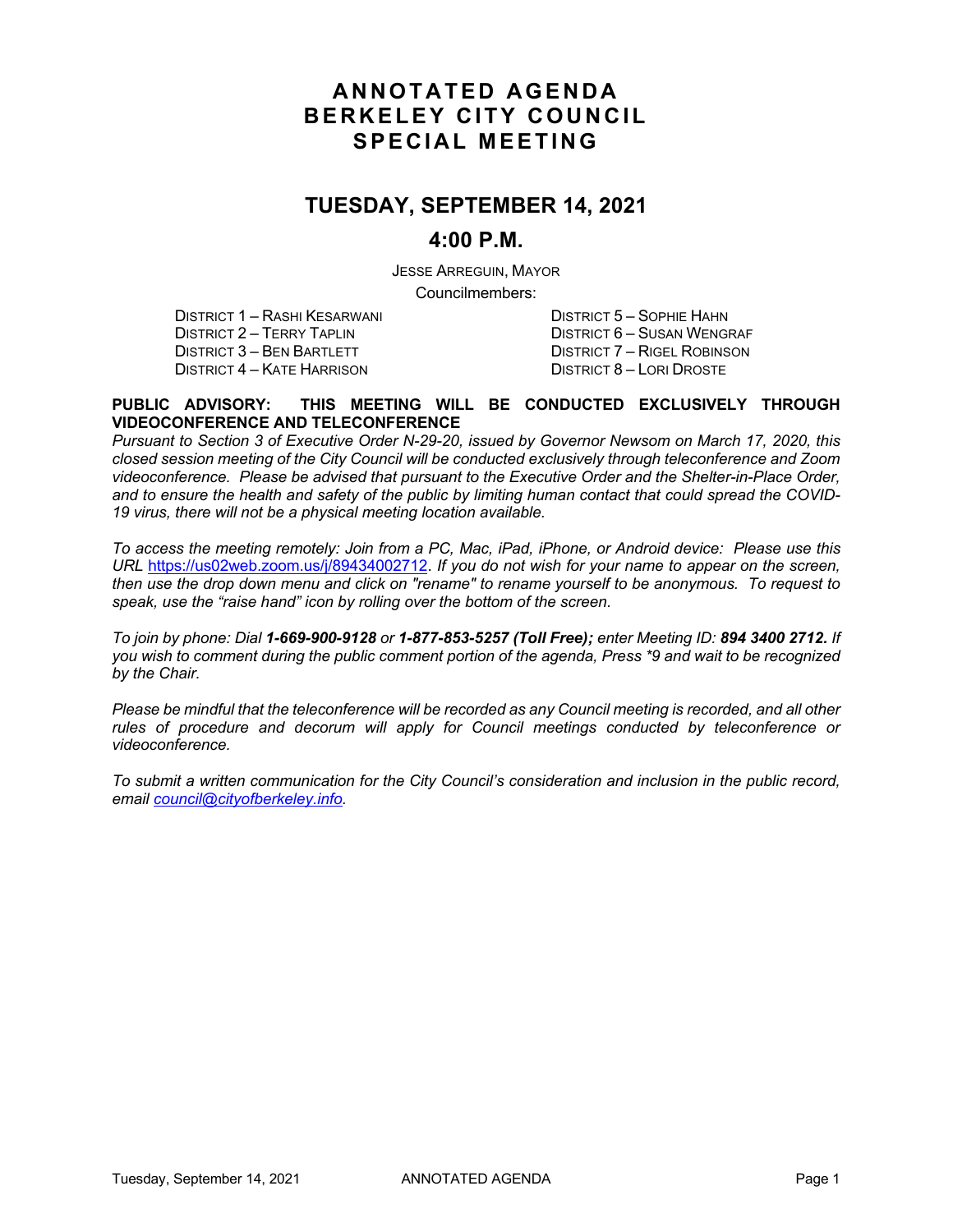# **Preliminary Matters**

**Roll Call:** 4:04 p.m.

**Present:** Taplin, Harrison, Hahn, Wengraf, Robinson, Droste, Arreguin

**Absent:** Kesarwani, Bartlett

Councilmember Bartlett present at 4:09 p.m.

Councilmember Kesarwani present at 4:34 p.m.

### **Public Comment - Limited to items on this agenda only** – 1 speaker

## **CLOSED SESSION:**

The City Council will convene in closed session to meet concerning the following:

### **1. CONFERENCE WITH LEGAL COUNSEL – PENDING LITIGATION PURSUANT TO GOVERNMENT CODE SECTION 54956.9(d)(1)**

a. WCAB Case Numbers: #ADJ13215643

**Action:** M/S/C (Arreguin/Hahn) to provide direction to outside counsel and approved a stipulated settlement of permanent disability with an award of lifetime future medical care up to \$83,302.50 with an award of lifetime future medical care, as to a workers' compensation matter WCAB Case Number: # ADJ13215643. **Vote:** Ayes – Taplin, Bartlett, Harrison, Hahn, Wengraf, Robinson, Droste, Arreguin; Noes – None; Abstain – None; Absent – Kesarwani.

### **2. CONFERENCE WITH LABOR NEGOTIATORS; GOVERNMENT CODE SECTION 54957.6**

Negotiators: Dee Williams-Ridley, City Manager, Paul Buddenhagen, Deputy City Manager, LaTanya Bellow, Interim Deputy City Manager, Ravinder Rangi, Employee Relations Manager, Jon Holtzman, Labor Negotiator, Dania Torres-Wong, Labor Negotiator, Burke Dunphy, Labor Negotiator, Jen Louis, Interim Chief of Police, Abe Roman, Interim Fire Chief.

Employee Organizations: International Brotherhood of Electrical Workers (IBEW), Local 1245, SEIU 1021 Community Services and Part-time Recreation Activity Leaders, Berkeley Fire Fighters Association Local 1227, Berkeley Police Association, Service Employees International Union, Local 1021 Maintenance and Clerical Chapters, Berkeley Fire Fighters Association, Local 1227 I.A.F.F./Berkeley Chief Fire Officers Association, Public Employees Union Local 1, Unrepresented Employees.

**Action:** No reportable action taken.

## **OPEN SESSION:**

The City Council met in closed session pursuant to Government Code section 54956.9(d)(2) and provided direction to outside counsel and approved a stipulated settlement of permanent disability with an award of lifetime future medical care, as to a workers' compensation matter WCAB Case Number: #ADJ13215643.